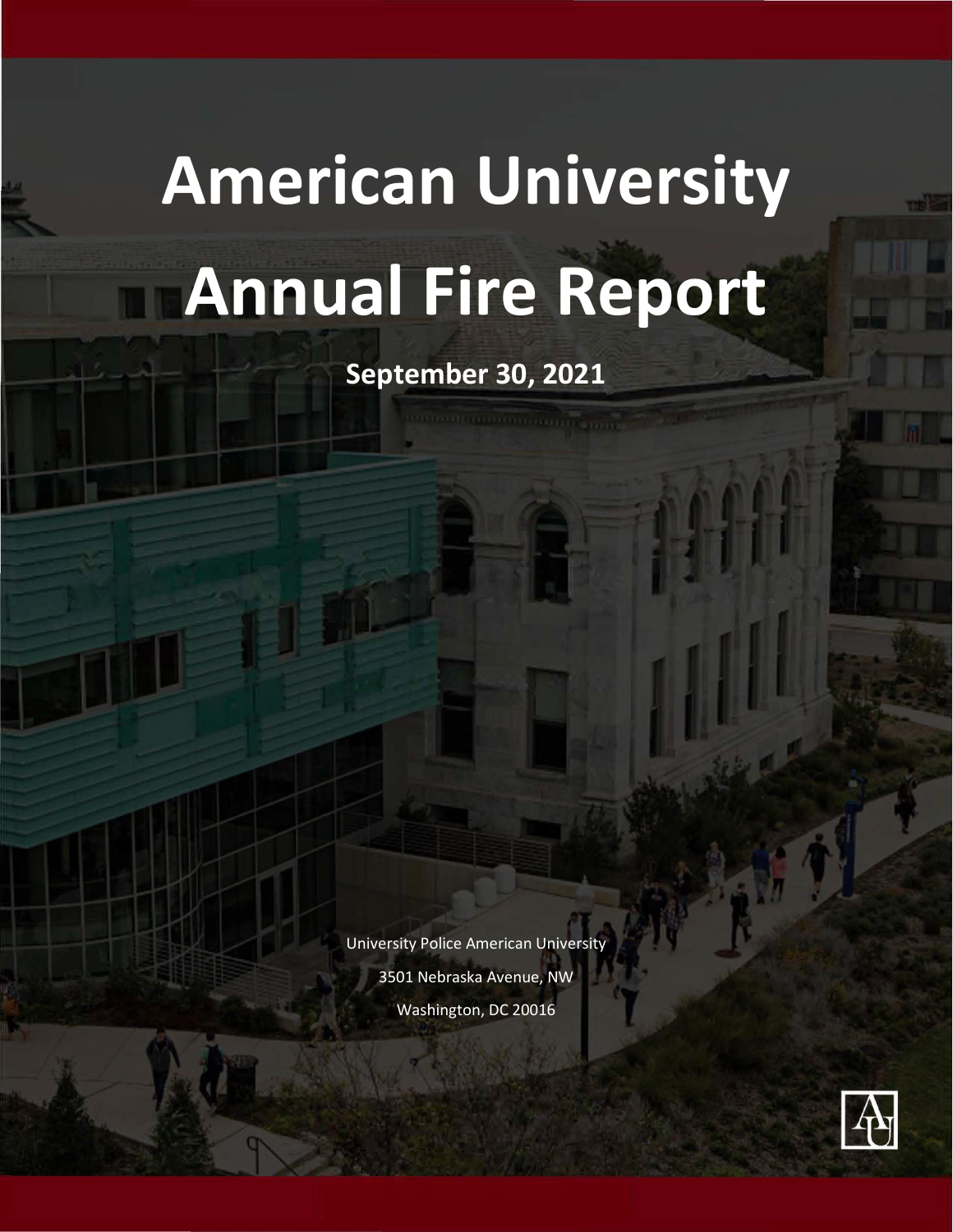# **CONTENTS**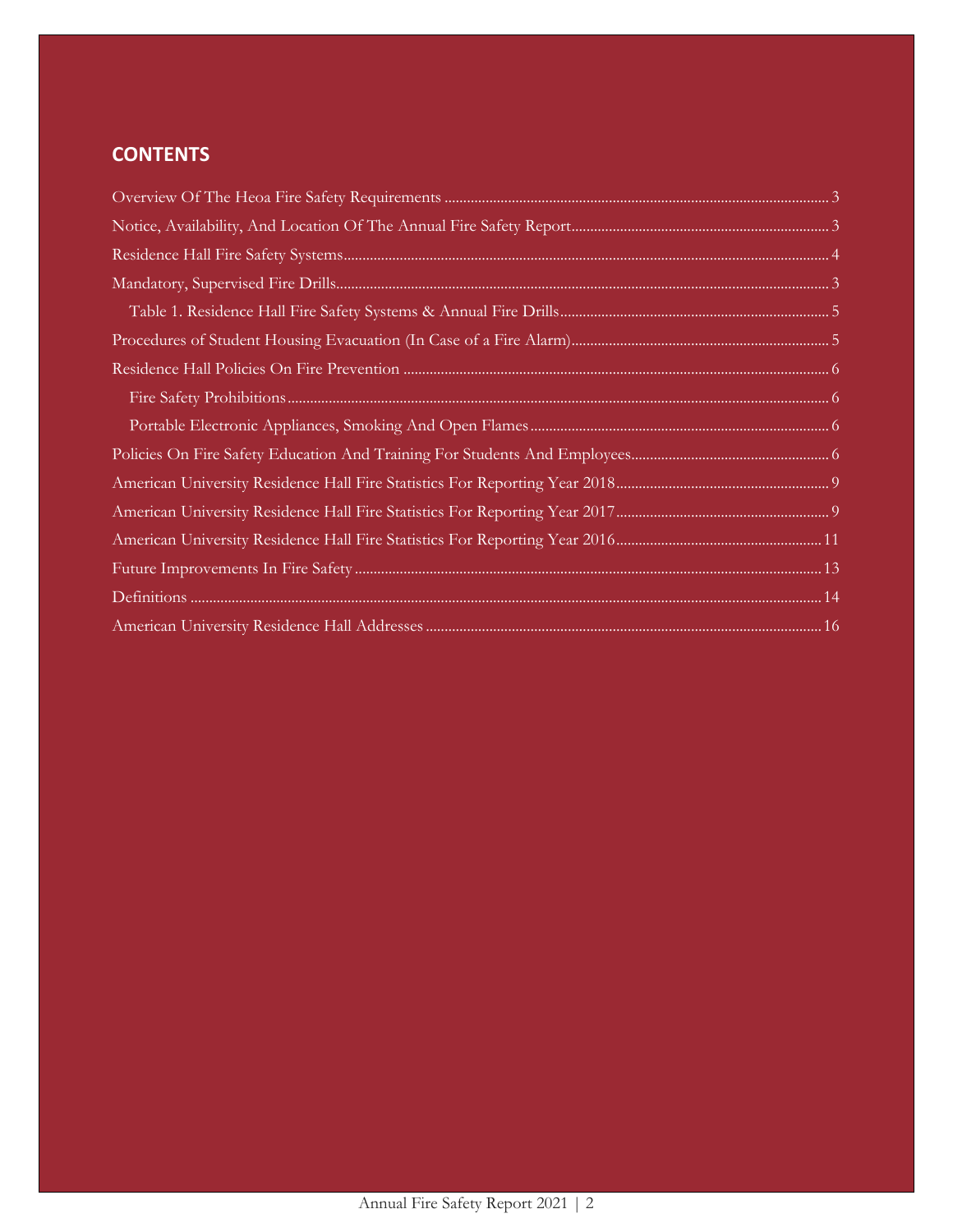

## <span id="page-2-0"></span>**OVERVIEW OF THE HEOA FIRE SAFETY REQUIREMENTS**

American University is required to comply with the Higher Education Opportunity Act (HEOA) provisions regarding fire safety. The HEOA of 2008 (Pub. L. 110-315), signed into law on August 14, 2008, amends the Higher Education Act of 1965. The act is codified within 20 USC § 1092 (i) and published as 34 CFR 668.49, Institutional Fire Safety Policies and Fire Statistics.

For more information about the act, please see [www.gpo.gov/fdsys/pkg/PLAW-](https://www.gpo.gov/fdsys/pkg/PLAW-110publ315/pdf/PLAW-110publ315.pdf)[110publ315/pdf/PLAW-110publ315.pdf](https://www.gpo.gov/fdsys/pkg/PLAW-110publ315/pdf/PLAW-110publ315.pdf)

In accordance with the HEOA fire safety provisions, this report provides the fire safety provisions and fire statistics for the calendar years 2017-2020.

The HEOA is enforced by the United States Department of Education; institutions that fail to comply with the Act are subject to fines up to \$57,317 per violation (34 CFR § 668.84).

The act has three fire safety policy and fire statistics requirements, which mandate the following for Title IV institutions:

- Maintain a fire log
- Report fire statistics to the Secretary of Education
- Publish an annual fire safety report

All three provisions pertain only to fire statistics, record keeping, and fire safety procedures for on-campus student housing facilities. For purposes of HEOA fire safety provisions, an on-campus student housing facility is defined as "any student housing facility that is owned or controlled by the institution, or is located on property that is owned or controlled by the institution, and is within the reasonably contiguous geographic area that makes up the campus." The fire log must include the date the fire was reported and the date, time, general location, and nature of all fires in on-campus student housing facilities. All fire data must be recorded in the log within two business days of the fire's occurrence. AU's HEOA-compliant fire log is maintained by the American University Police Department (AUPD). A paper copy of the log is available, upon request, at the AUPD office in the Don Meyers Technology Innovation Building as well as online at <https://www.american.edu/police/>

On-campus student housing facilities and all other campus buildings are also subject to building fire safety code as promulgated by the District of Columbia Fire and Emergency Medical Services (DCFEMS). The University's Annual Fire Safety Report is produced by the American University Office of Risk, Safety and Transportation Programs (RSTP) in conjunction with the AUPD.

## <span id="page-2-1"></span>**NOTICE, AVAILABILITY, AND LOCATION OF THE ANNUAL FIRE SAFETY REPORT**

The AUPD in collaboration with the Office of Risk, Safety and Transportation Programs (RSTP) publishes the Annual Fire Safety Report and posts a copy on American University's website by October 1 of each year. The HEOA requires that all enrolled students and current employees receive either the Annual Fire Safety Report in its entirety or receive notice of the report's availability and location. We notify all students, staff, and faculty of the report via email and through the AUPD website. This report is available for download on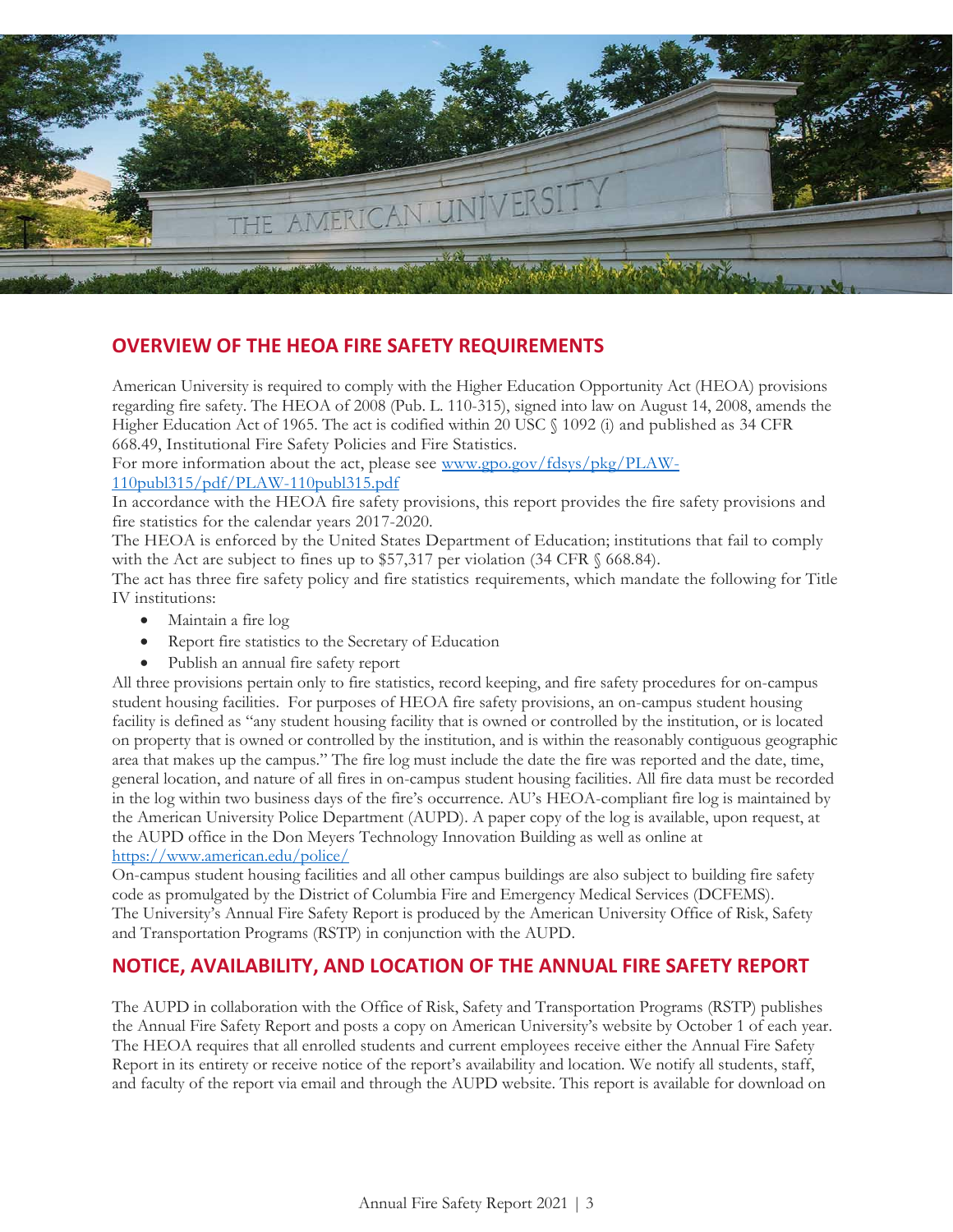The HEOA requires that the Annual Fire Safety Report is made available to prospective students and employees. All current or prospective faculty, staff, and students can obtain a paper copy by calling 202-885 2527, visiting AUPD on campus, emailin[g clerycompliance@american.edu,](mailto:clerycompliance@american.edu) or writing to:

#### **ANNUAL FIRE SAFETY REPORT REQUEST**

American University Police Department Don Myers Building- Terrace Level 3501 Nebraska Avenue NW Washington, DC 20016-8068

American University must also comply with the Jeanne Clery Disclosure of Campus Security Policy and Campus Crime Statistics Act (Clery Act). In accordance with the Clery Act, each year AU prepares the Annual Security Report. This report contains statistics for the previous three years concerning reported crimes that occurred on campus, in certain off-campus buildings, on property owned or controlled by American University, and on public property within, or immediately adjacent to and accessible from, the campus. This report contains institutional policies regarding campus security, such as sexual assault and other matters. Additionally, this report provides details about safety programs and resources provided to the AU community. You may access the report at [https://www.american.edu/finance/publicsafety/upload/au](https://www.american.edu/finance/publicsafety/upload/au-annual-security-report.pdf)[annual-security-report.pdf.](https://www.american.edu/finance/publicsafety/upload/au-annual-security-report.pdf) A paper copy is also available upon request by calling AUPD at (202) 885-2527, emailing [clerycompliance@american.edu,](mailto:clerycompliance@american.edu) or writing to or writing to:

#### **ANNUAL SECURITY REPORT REQUEST**

American University Police Department Don Myers Building- Terrace Level 3501 Nebraska Avenue NW Washington, DC 20016-8068

.

#### <span id="page-3-0"></span>**RESIDENCE HALL FIRE SAFETY SYSTEMS**

In calendar year 2020, American University owned and operated 13 residence halls on main campus. All residence halls link to an automated smoke detection and fire alarm system. Upon activation, the automated system communicates to AUPD through a monitor that indicates the building, specific area in the building, and specific device that has been activated. The automated system monitors the residence halls for fire and smoke 24 hours per day, 365 days per year. Each hall is equipped with a full sprinkler system. Each resident's room is equipped with a centrally located smoke detector. Smoke detectors are battery operated, with preventative maintenance scheduled semiannually. Kitchen areas in the residence halls are equipped with heat detectors. Table 1 presents the fire safety systems for each residence hall.

Building-wide fire alarm systems consist of smoke detectors, pull stations, horns or bells, and strobes. Activation of a building-wide system produces both audible and visual signals to indicate fire alarms. Individual smoke detectors in the residence rooms produce audible signals localized to the room.

All building fire alarm systems are tested annually. All sprinkler systems are tested quarterly, in addition to an annual inspection performed by American University's Facilities Management.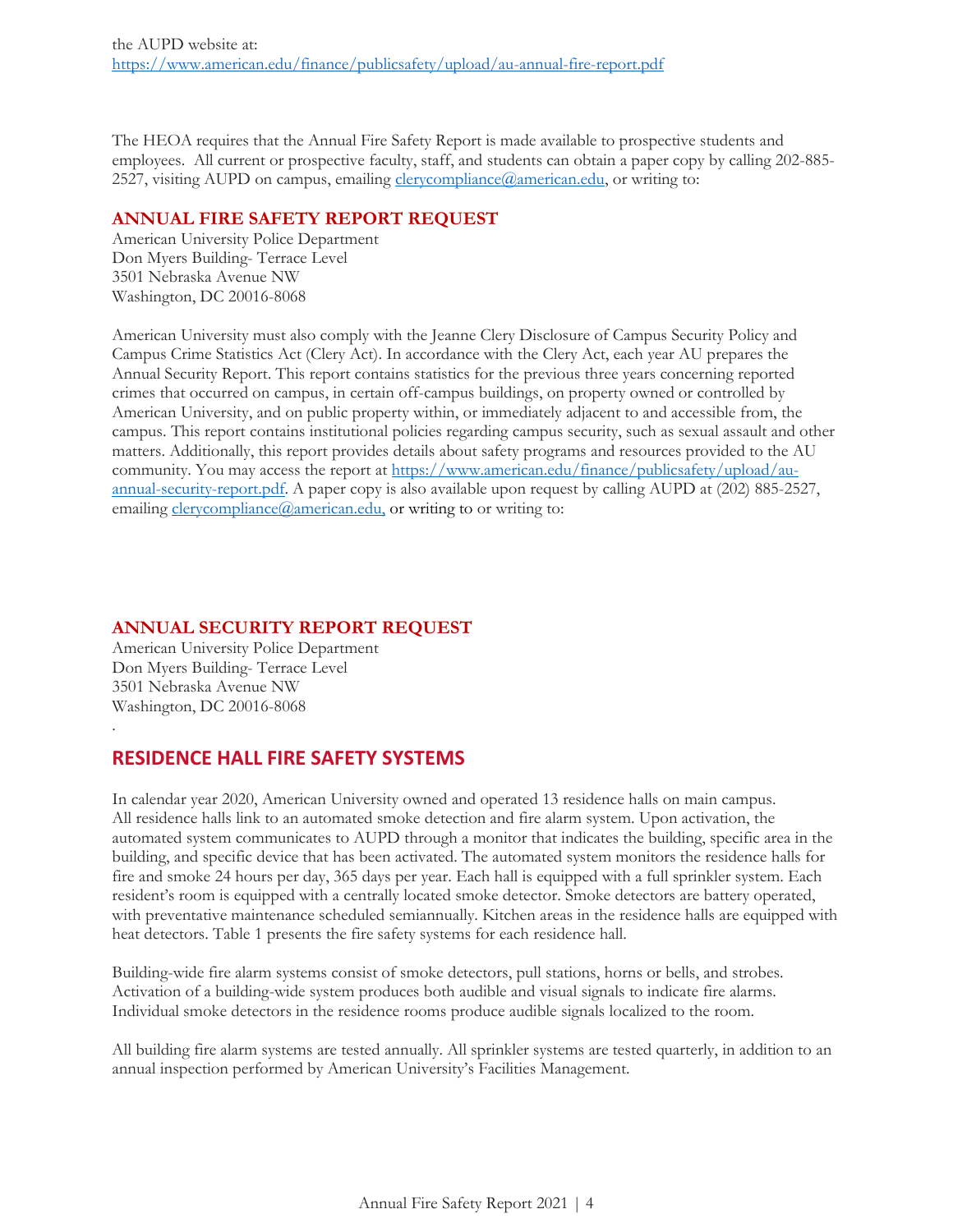## <span id="page-4-0"></span>**MANDATORY, SUPERVISED FIRE DRILLS**

Mandatory, supervised fire drills are conducted at least one time during both the spring and fall semesters for all residence halls. The number of 2020 fire drills for each of the residence halls is presented in Table 1. The fire drill tests the fire alarm and safety systems at all levels, including alarm transmission, AUPD response, and residence hall evacuation. Upon activation of the fire alarm, students are expected to evacuate and gather at a predetermined location. Staff members from Housing and Residence Life conduct a review of fire safety for the student body, while AUPD personnel conduct a sweep of the hall.

Risk, Safety and Transportation Programs personnel conducting the drill records details of each fire drill in a Residence Hall Fire Drill Assessment Report. Assessment reports are archived in the Risk, Safety, and Transportation Programs office at 3501 Nebraska Avenue N.W., Washington, D.C. 20016.

| Residential<br>Facility                                                                                        | Building-<br>Wide<br>Smoke<br>Detection | Building-Wide<br>Fire Alarm<br>Monitoring<br>System | Full<br>Sprinkler<br>System | Resident<br>Room<br>Smoke<br>Detectors | Fire<br>Extinguishers | Evacuation<br>Plans and<br>Placards | Number of<br>Evacuation<br>(fire) drills<br>during<br>calendar year<br>2020 |
|----------------------------------------------------------------------------------------------------------------|-----------------------------------------|-----------------------------------------------------|-----------------------------|----------------------------------------|-----------------------|-------------------------------------|-----------------------------------------------------------------------------|
| Anderson Hall<br>(4400)<br>Massachusetts<br>Avenue NW,<br>Washington, DC<br>20016                              | Yes                                     | Yes                                                 | Yes                         | Yes                                    | Yes                   | Yes                                 | $\overline{2}$                                                              |
| Frequency<br>Apartments <sup>1</sup><br>(4000)<br><b>Brandywine</b><br>Street, NW,<br>Washington, DC<br>20016) | Yes                                     | Yes                                                 | $\overline{\text{No}}$      | Yes                                    | Yes                   | Yes                                 | None                                                                        |
| Cassell Hall<br>(4400)<br>Massachusetts<br>Avenue NW,<br>Washington, DC<br>20016                               | Yes                                     | Yes                                                 | Yes                         | Yes                                    | Yes                   | Yes                                 | $\overline{2}$                                                              |
| Centennial Hall<br>(4400)<br>Massachusetts<br>Avenue NW,<br>Washington, DC<br>20016)                           | Yes                                     | Yes                                                 | Yes                         | Yes                                    | Yes                   | Yes                                 | $\overline{2}$                                                              |
| Congressional<br>Hall                                                                                          | Yes                                     | Yes                                                 | Yes                         | Yes                                    | Yes                   | Yes                                 | $\overline{2}$                                                              |

#### <span id="page-4-1"></span>**Table 1. Residence Hall Fire Safety Systems & Annual Fire Drills**

<sup>1</sup> In 2020, the apartments directly controlled by the American University and the public areas (lobbies, hallways, elevators) located at the Frequency Apartments were considered an on-campus residential facility. This revision was due to revised guidance provided by the Department of Education in their newly revised 2020 Clery Act Appendix for FSA Handbook.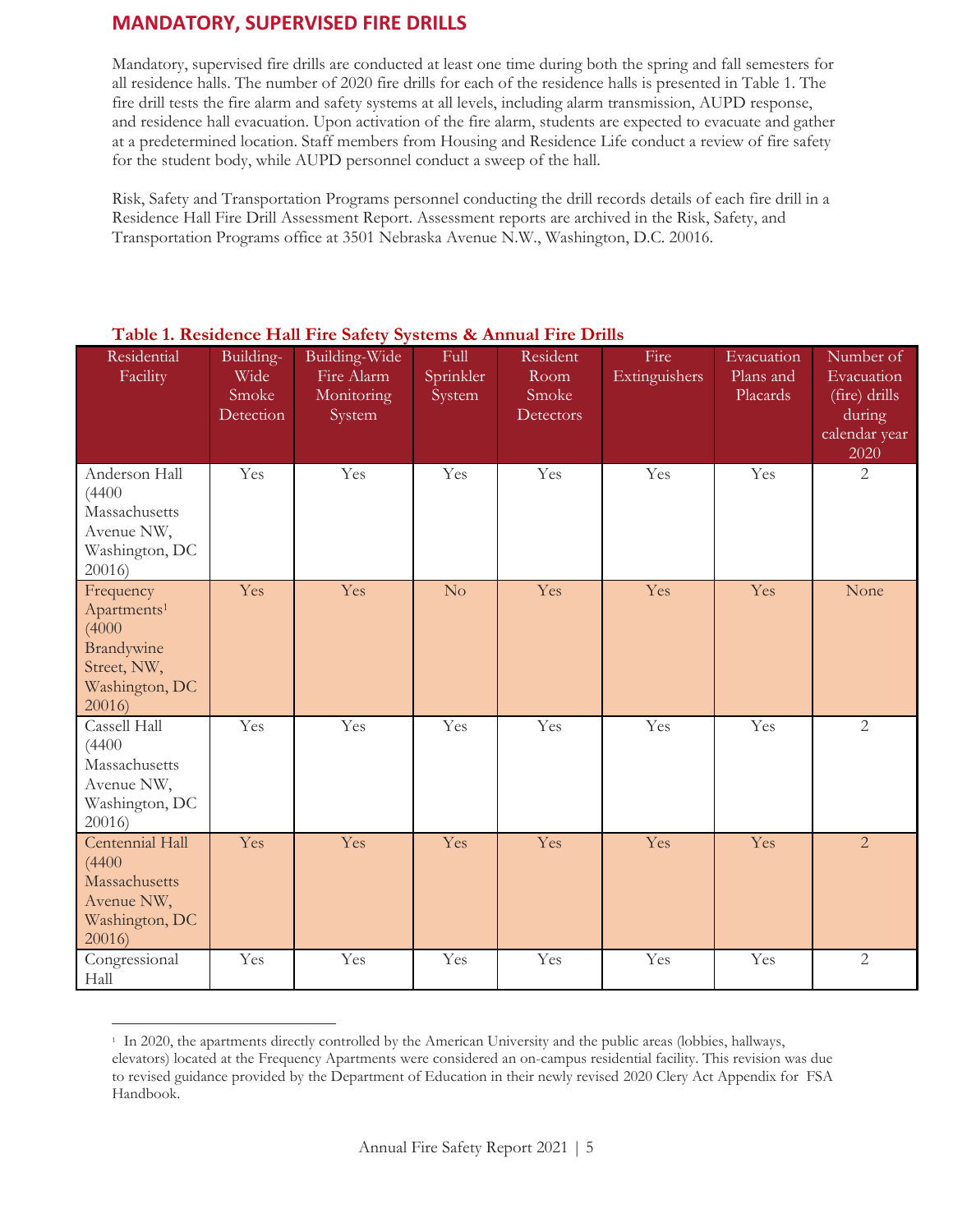| (3501 Nebraska<br>Avenue NW,<br>Washington, DC<br>20016)                           |     |     |     |     |     |     |                |
|------------------------------------------------------------------------------------|-----|-----|-----|-----|-----|-----|----------------|
| Constitution Hall<br>(3501 Nebraska<br>Avenue NW,<br>Washington, DC<br>20016)      | Yes | Yes | Yes | Yes | Yes | Yes | $\overline{2}$ |
| Federal Hall<br>(3501 Nebraska<br>Avenue NW,<br>Washington, DC<br>20016)           | Yes | Yes | Yes | Yes | Yes | Yes | $\mathbf{2}$   |
| Hughes Hall<br>(4400)<br>Massachusetts<br>Avenue NW,<br>Washington, DC<br>20016)   | Yes | Yes | Yes | Yes | Yes | Yes | $\overline{2}$ |
| Leonard Hall<br>(4400)<br>Massachusetts<br>Avenue NW,<br>Washington, DC<br>20016)  | Yes | Yes | Yes | Yes | Yes | Yes | $\overline{2}$ |
| Letts Hall<br>(4400)<br>Massachusetts<br>Avenue NW,<br>Washington, DC<br>20016)    | Yes | Yes | Yes | Yes | Yes | Yes | $\overline{2}$ |
| McDowell Hall<br>(4400)<br>Massachusetts<br>Avenue NW,<br>Washington, DC<br>20016) | Yes | Yes | Yes | Yes | Yes | Yes | $\overline{2}$ |
| Nebraska Hall<br>(4400)<br>Massachusetts<br>Avenue NW,<br>Washington, DC<br>20016) | Yes | Yes | Yes | Yes | Yes | Yes | $\overline{2}$ |
| Roper Hall<br>(4400)<br>Massachusetts<br>Avenue NW,<br>Washington, DC<br>20016)    | Yes | Yes | Yes | Yes | Yes | Yes | $\mathbf{1}$   |

## <span id="page-5-0"></span>**PROCEDURES FOR STUDENT HOUSING EVACUATION (IN CASE OF A FIRE ALARM)**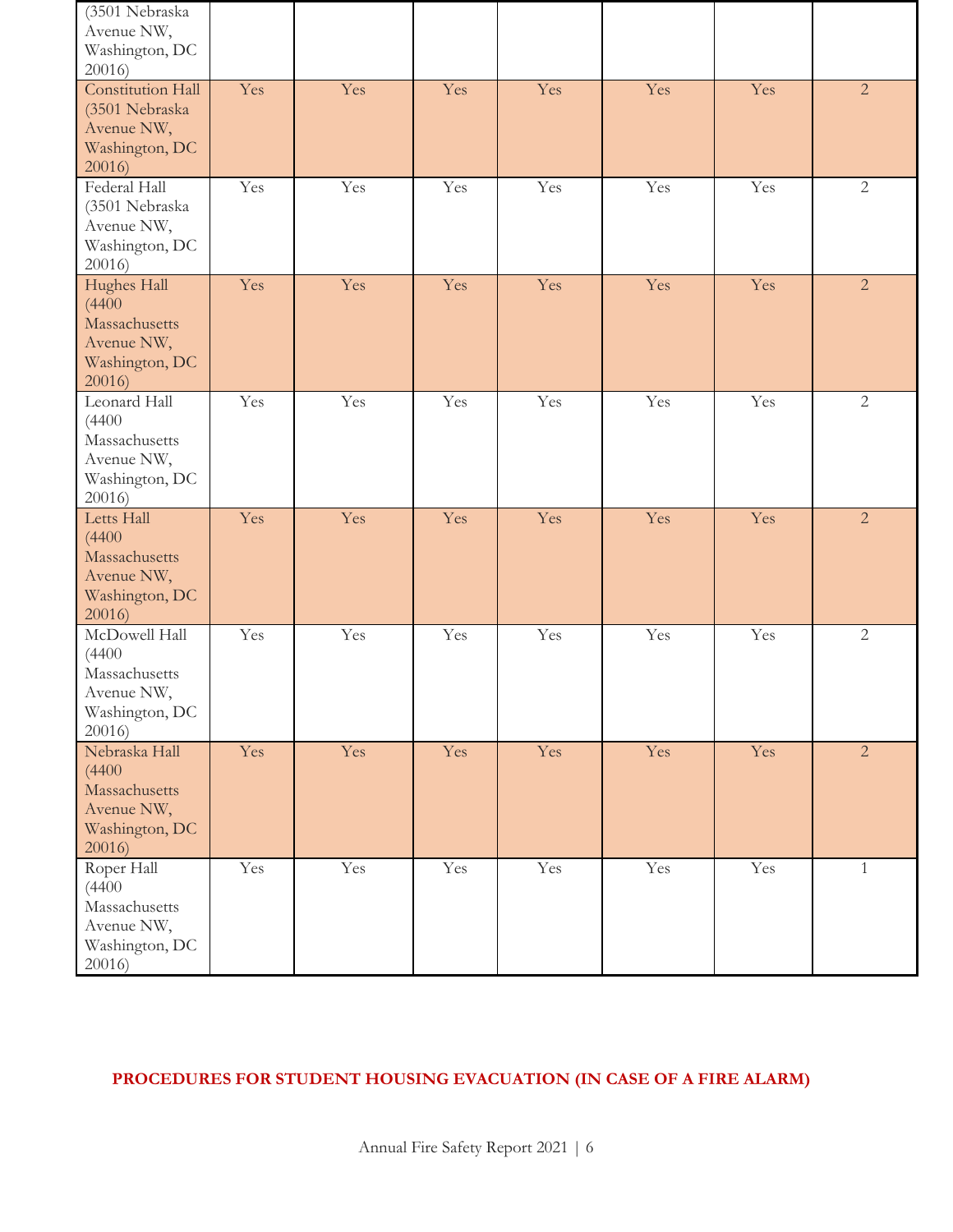Fire evacuation procedures are available to the campus community on the Emergency Preparedness website: <https://www.american.edu/emergency/Emergency-Procedures.cfm>

All students, employees, and faculty are required to evacuate all university buildings immediately upon the sounding of a fire alarm. Once safely outside a building, they may call 911 and AUPD. If circumstances warrant relocation, students and employees are informed of where to go at the time of the alarm. Students, employees, and faculty are further restricted from entering a building during or following a fire alarm until receiving permission from a Housing and Residence Life or AUPD representative.

During fire drills, residence halls are swept by AU Police Officers or Housing and Residence Life staff to assist disabled students, verify evacuation, and inspect for fire safety violations. In the event of an actual fire, residence halls would be swept for complete evacuation and assistance would be given to disabled students by the District of Columbia Fire and Emergency Medical Services (DCFEMS).

Students who choose to register with the Academic Support and Access Center (ASAC) and request accommodation for an impairment that may impact their ability to evacuate a building in an emergency are oriented to all procedures related to their safety in all university buildings, including residence halls and academic buildings, during an intake meeting with an academic counselor in the Academic Support and Access Center. Information about ASAC can be found at [www.american.edu/ocl/asac/](http://www.american.edu/ocl/asac/) or by calling 202-885-3360.

Housing and Residence Life staff provides information on emergency evacuation plans and shelter in place procedures in the residence hall during the opening floor meetings at the beginning of each semester.

The residence halls are scheduled for semiannual fire evacuation drills in the spring and fall semesters. Evacuation drills are coordinated by AUPD and Housing and Residence Life staff.

## **RESIDENCE HALL POLICIES ON FIRE PREVENTION**

#### <span id="page-6-0"></span>**Fire Safety Prohibitions**

Student responsibilities and prohibitions related to fire safety and prevention are detailed in the Student Conduct Code, published annually by the American University's Office of Campus Life. To obtain a copy of the code, please visit [www.american.edu/policies/.](http://www.american.edu/policies/) American University students are prohibited from:

- Setting any fire within buildings or areas contiguous to the buildings
- Tampering with fire equipment
- Activating any fire alarm system under false pretenses or making fraudulent fire or emergency reports
- Disconnecting or tampering with any smoke detector device
- Running electrical wires beneath any rug or carpet
- Smoking outside of designated areas within University property, including without limitation to vehicles, buildings, parking lots, and garages (see [https://www.american.edu/policies/au](https://www.american.edu/policies/au-community/tobacco-and-smoke-free-policy.cfm)[community/tobacco-and-smoke-free-policy.cfm](https://www.american.edu/policies/au-community/tobacco-and-smoke-free-policy.cfm)

#### <span id="page-6-1"></span>**Portable Electronic Appliances, Smoking and Open Flames**

Pursuant to the Student Conduct Code, students are prohibited from having the following items in residence hall rooms, on carpeted areas, in hallways, or in other undesignated areas:

• Halogen lamps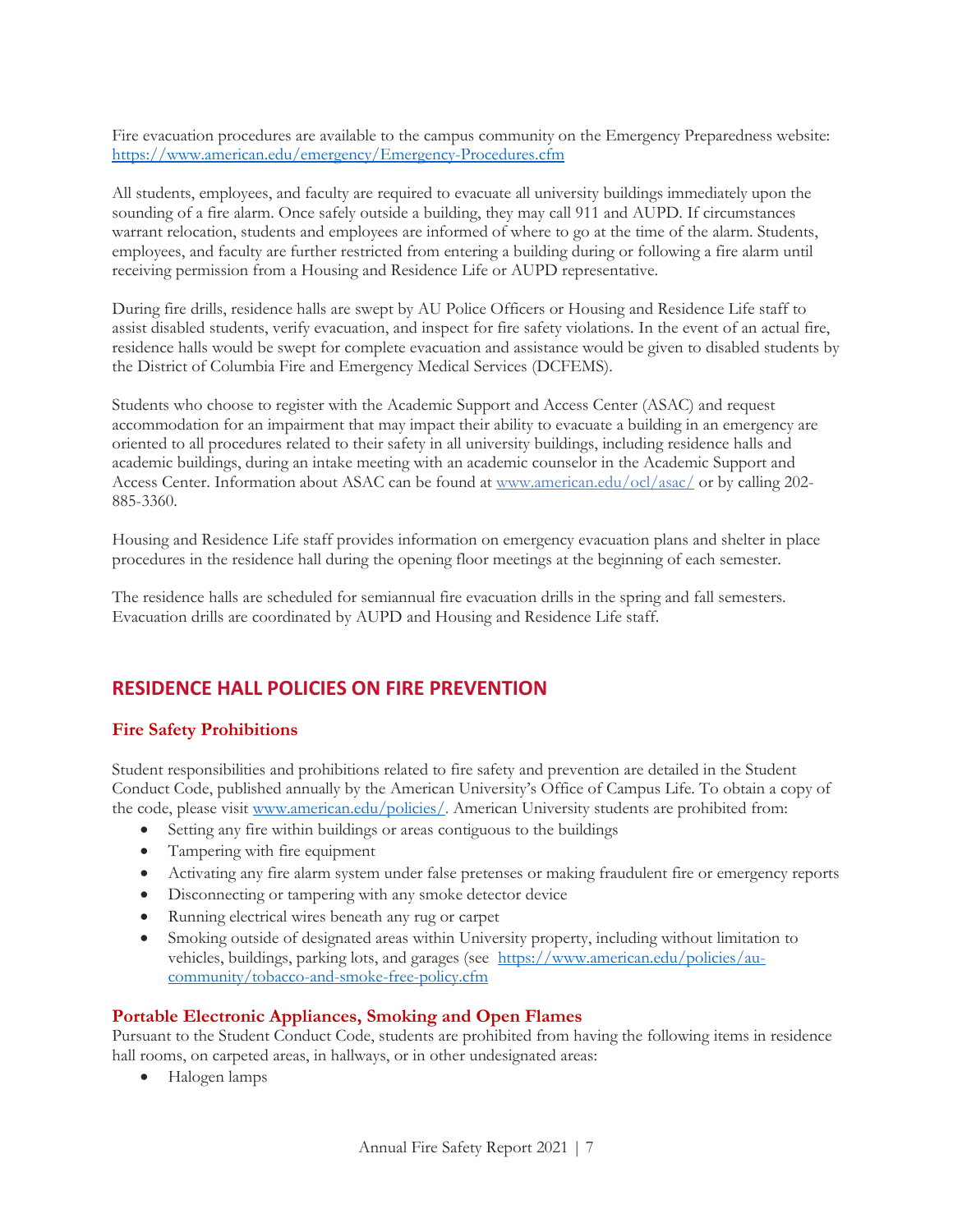- Appliances, including but not limited to, coffeemakers, popcorn poppers, microwave ovens, hot plates, or other electric water-heating devices
- Refrigerators drawing greater than a 7-amp current
- Any cooking device with an open flame or any open-flame devices, including candles, incense, and open burners
- Smoking in any residence hall

The combined wattage from all electrical devices in a resident's room must not exceed 850 watts.

# <span id="page-7-0"></span>**POLICIES ON FIRE SAFETY EDUCATION AND TRAINING FOR STUDENTS AND EMPLOYEES**

Fire evacuation protocol and procedures training for residence hall directors and assistants is provided by the senior staff of Housing and Residence Life. Residence hall directors and assistants are also trained in evacuation procedures. In each housing facility, this training provides instruction on procedures to be followed in case of a fire and distribution of information on the university's fire safety policies. Following fire drills, students are also advised on these procedures by Housing and Residence Life staff. Introduction to the fire systems in each housing facility can be provided by Facilities Management.

If a fire occurs, students are instructed to leave hazardous areas per the posted evacuation routes and to proceed to the predetermined muster location before calling (202) 885-3636 for help. They are to remain in that location so that Housing and Residence Life staff can document that they have left the building. Resident Assistants are instructed to pull the fire alarm when exiting the building if able to do so without risking their safety.

No training is provided to students or employees in fire-fighting suppression activity, as this is inherently dangerous. Each community member's only duty is to exit safely and quickly, shutting doors along their exit path to contain the spread of flames and smoke; and activating the fire alarm. At no time should the closing of the doors or activation of the alarm delay exit from the building.

#### **CONTACT NUMBER FOR REPORTING FIRES**

American University faculty, staff, and students are instructed to notify AUPD at (202) 885-3636 regarding all emergency situations including fires. The responding university police officer will determine if additional resources should be activated. The American University Police Department is staffed and support campus safety activities 24 hours a day, 365 days per year. If anyone finds evidence that a fire may have occurred, and the person is not sure whether AUPD has already responded, the person should immediately notify AUPD to investigate and document the incident.

Per federal law, American University is required to annually disclose statistical data on all fires that occur in on-campus student housing facilities. **To report fires in on-campus housing that have already been extinguished, or if you are unsure if the American University Police Department has been notified please call (202) 885-3636.**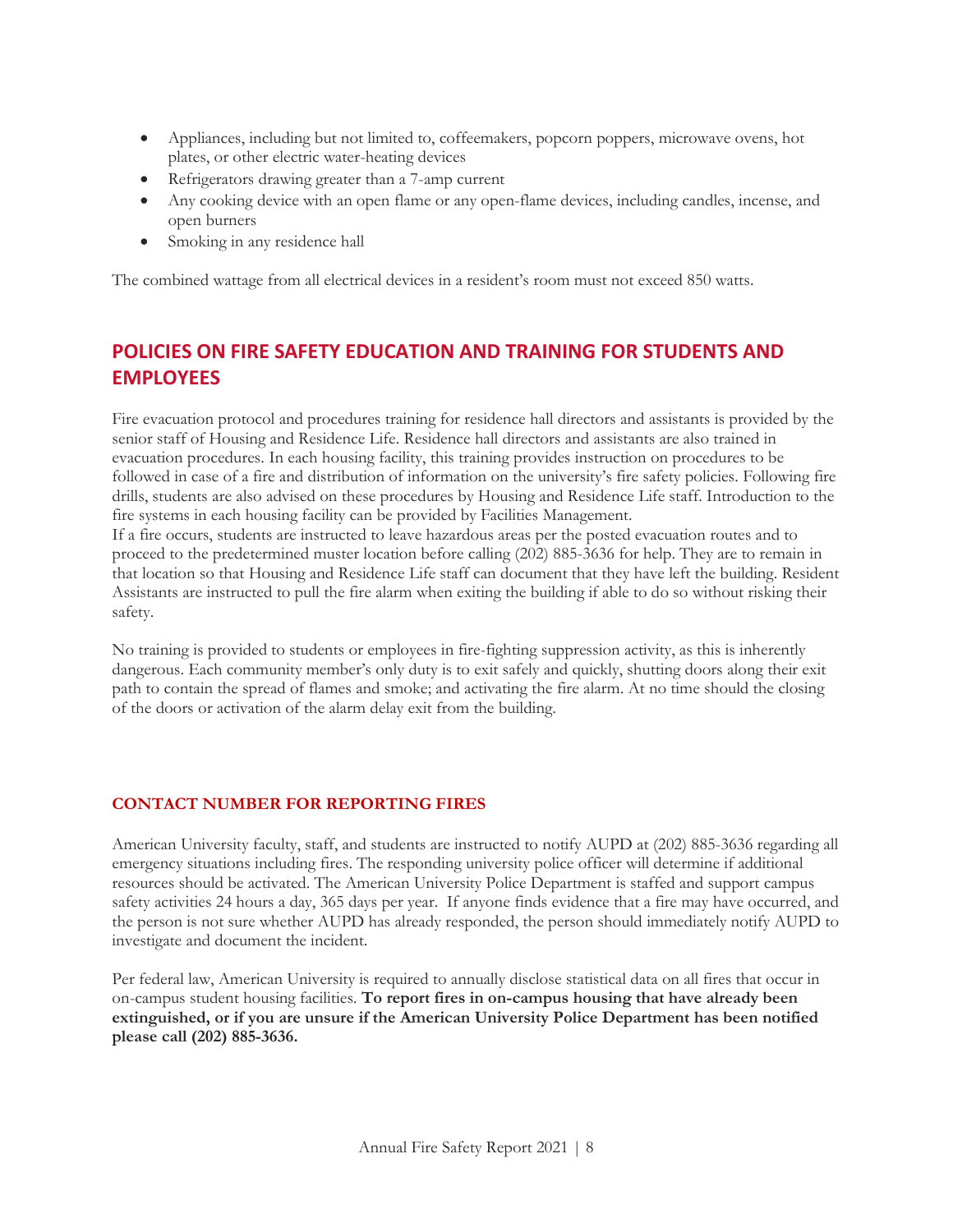# **American University Residence Hall Fire Statistics for Reporting Year 2020**

<span id="page-8-0"></span>

| <b>Residential Facility</b>                                                                                                          | <b>Total Fires</b><br>in Building Number | Fire           | Cause of Fire | Value of<br>Property<br>by Fire | Number of Injuries<br>That Required<br>Damage caused Treatment at a Medical<br>Facility | Number of<br><b>Deaths Related</b><br>to a Fire |
|--------------------------------------------------------------------------------------------------------------------------------------|------------------------------------------|----------------|---------------|---------------------------------|-----------------------------------------------------------------------------------------|-------------------------------------------------|
| Anderson Hall<br>4400 Massachusetts<br>Avenue NW,<br>Washington, DC<br>20016                                                         | $\theta$                                 | $\overline{0}$ | N/A           | N/A                             | N/A                                                                                     | N/A                                             |
| Frequency<br>Apartments <sup>2</sup><br>4000 Brandywine<br>Street, NW,<br>Washington, DC<br>20016                                    | $\overline{0}$                           | $\overline{0}$ | N/A           | N/A                             | N/A                                                                                     | N/A                                             |
| Cassell Hall<br>4400 Massachusetts<br>Avenue NW,<br>Washington, DC<br>20016                                                          | $\overline{0}$                           | $\theta$       | N/A           | N/A                             | N/A                                                                                     | N/A                                             |
| Centennial Hall<br>4400 Massachusetts<br>Avenue NW,<br>Washington, DC<br>20016                                                       | $\theta$                                 | $\overline{0}$ | N/A           | N/A                             | N/A                                                                                     | N/A                                             |
| Clark Hall<br>4400 Massachusetts<br>Avenue NW,<br>Washington, DC<br>20016                                                            | $\theta$                                 | $\overline{0}$ | N/A           | N/A                             | N/A                                                                                     | N/A                                             |
| Duber Hall<br>3501 Nebraska<br>Avenue NW,<br>Washington, DC<br>20016<br>(Congressional Hall<br>was renamed<br>Duber Hall in<br>2020) | $\boldsymbol{0}$                         | $\theta$       | N/A           | N/A                             | N/A                                                                                     | N/A                                             |
| Constitution Hall<br>3501 Nebraska<br>Avenue NW,                                                                                     | $\boldsymbol{0}$                         | $\overline{0}$ | N/A           | N/A                             | N/A                                                                                     | N/A                                             |

<sup>&</sup>lt;sup>2</sup> In 2020, the apartments directly controlled by the American University and the public areas (lobbies, hallways, elevators) located at the Frequency Apartments were considered an on-campus residential facility. This revision was due to revised guidance provided by the Department of Education in their newly 2020 Clery Act Appendix for FSA Handbook.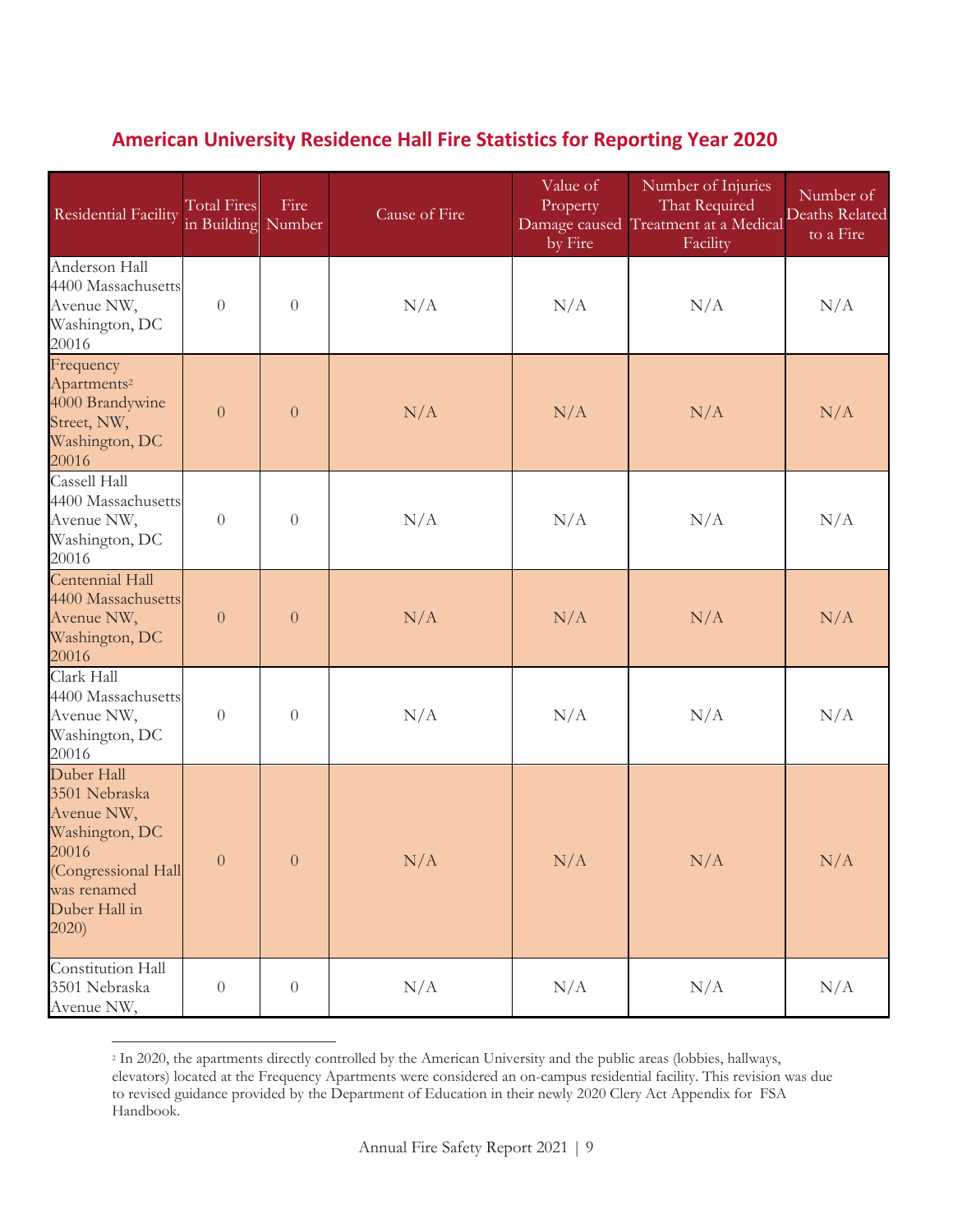| Washington, DC<br>20016                                                       |                |                |     |     |     |     |
|-------------------------------------------------------------------------------|----------------|----------------|-----|-----|-----|-----|
| <b>Federal Hall</b><br>3501 Nebraska<br>Avenue NW,<br>Washington, DC<br>20016 | $\overline{0}$ | $\overline{0}$ | N/A | N/A | N/A | N/A |
| Hughes Hall<br>4400 Massachusetts<br>Avenue NW,<br>Washington, DC<br>20016    | $\overline{0}$ | $\theta$       | N/A | N/A | N/A | N/A |
| Leonard Hall<br>4400 Massachusetts<br>Avenue NW,<br>Washington, DC<br>20016   | $\overline{0}$ | $\overline{0}$ | N/A | N/A | N/A | N/A |
| Letts Hall<br>4400 Massachusetts<br>Avenue NW,<br>Washington, DC<br>20016     | $\overline{0}$ | $\theta$       | N/A | N/A | N/A | N/A |
| McDowell Hall<br>4400 Massachusetts<br>Avenue NW,<br>Washington, DC<br>20016  | $\overline{0}$ | $\theta$       | N/A | N/A | N/A | N/A |
| Nebraska Hall<br>4400 Massachusetts<br>Avenue NW,<br>Washington, DC<br>20016  | $\overline{0}$ | $\theta$       | N/A | N/A | N/A | N/A |
| Roper Hall<br>4400 Massachusetts<br>Avenue NW,<br>Washington, DC<br>20016     | $\overline{0}$ | $\theta$       | N/A | N/A | N/A | N/A |

# **American University Residence Hall Fire Statistics for Reporting Year 2019 1**

| Residential Facility                                                | Total Fires<br>in Building Number | Fire | Cause of Fire | by Fire | Value of Property Number of Injuries That<br>Damage Caused Required Treatment at a<br><b>Medical Facility</b> | Number of<br>Deaths<br>Related to a<br>Fire |
|---------------------------------------------------------------------|-----------------------------------|------|---------------|---------|---------------------------------------------------------------------------------------------------------------|---------------------------------------------|
| Anderson Hall<br>4400 Massachusetts<br>Avenue NW,<br>Washington, DC |                                   |      | N/A           | N/A     | N/A                                                                                                           | N/A                                         |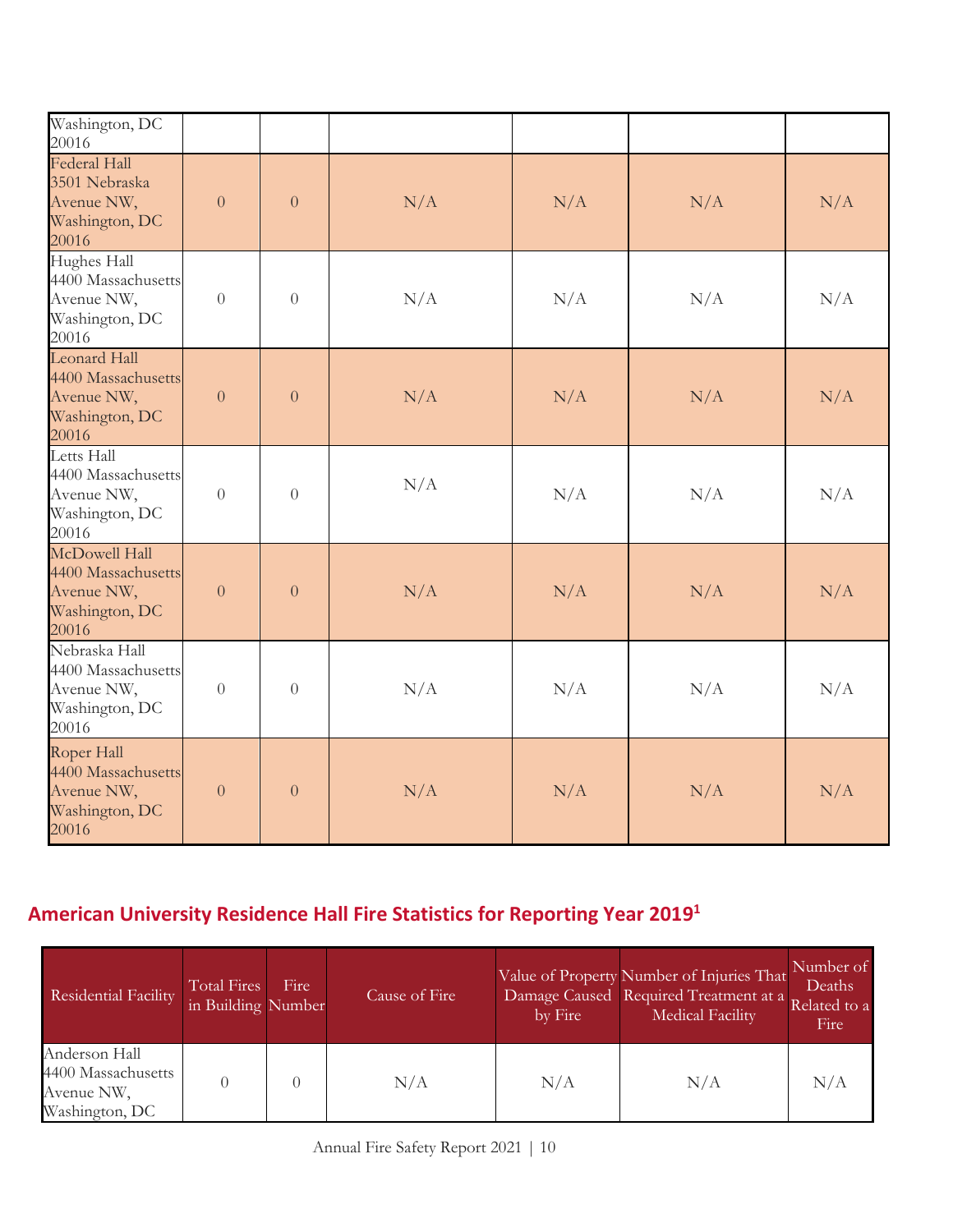| 20016                                                                                                                                |                  |                  |                                                |           |                  |                |
|--------------------------------------------------------------------------------------------------------------------------------------|------------------|------------------|------------------------------------------------|-----------|------------------|----------------|
| Frequency<br>Apartments <sup>3</sup><br>4000 Brandywine<br>Street, NW,<br>Washington, DC<br>20016                                    | $\overline{0}$   | $\overline{0}$   | N/A                                            | N/A       | N/A              | N/A            |
| Cassell Hall<br>4400 Massachusetts<br>Avenue NW,<br>Washington, DC<br>20016                                                          | $\boldsymbol{0}$ | $\overline{0}$   | N/A                                            | N/A       | N/A              | N/A            |
| Centennial Hall<br>4400 Massachusetts<br>Avenue NW,<br>Washington, DC<br>20016                                                       | $\mathbf{1}$     | $\mathbf{1}$     | Accidental-Notebook<br>caught fire from candle | \$5.00    | $\boldsymbol{0}$ | $\overline{0}$ |
| Congressional Hall<br>3501 Nebraska<br>Avenue NW,<br>Washington, DC<br>20016                                                         | $\theta$         | $\theta$         | N/A                                            | N/A       | N/A              | N/A            |
| Constitution Hall<br>3501 Nebraska<br>Avenue NW,<br>Washington, DC<br>20016<br>(Opened at new<br>location at Main<br>Campus in 2017) | $\overline{0}$   | $\overline{0}$   | N/A                                            | N/A       | N/A              | N/A            |
| Federal Hall<br>3501 Nebraska<br>Avenue NW,<br>Washington, DC<br>20016<br>(Opened at new<br>location at Main<br>Campus in 2017)      | $\theta$         | $\overline{0}$   | N/A                                            | $\rm N/A$ | N/A              | N/A            |
| Hughes Hall<br>4400 Massachusetts<br>Avenue NW,<br>Washington, DC<br>20016                                                           | $\boldsymbol{0}$ | $\boldsymbol{0}$ | N/A                                            | N/A       | N/A              | N/A            |

<sup>&</sup>lt;sup>3</sup> In 2019, the apartments directly controlled by the American University and the public areas (lobbies, hallways, elevators) located at the Frequency Apartments were considered an on-campus residential facility. This revision was due to revised guidance provided by the Department of Education in their newly revised 2020 Clery Act Appendix for FSA Handbook.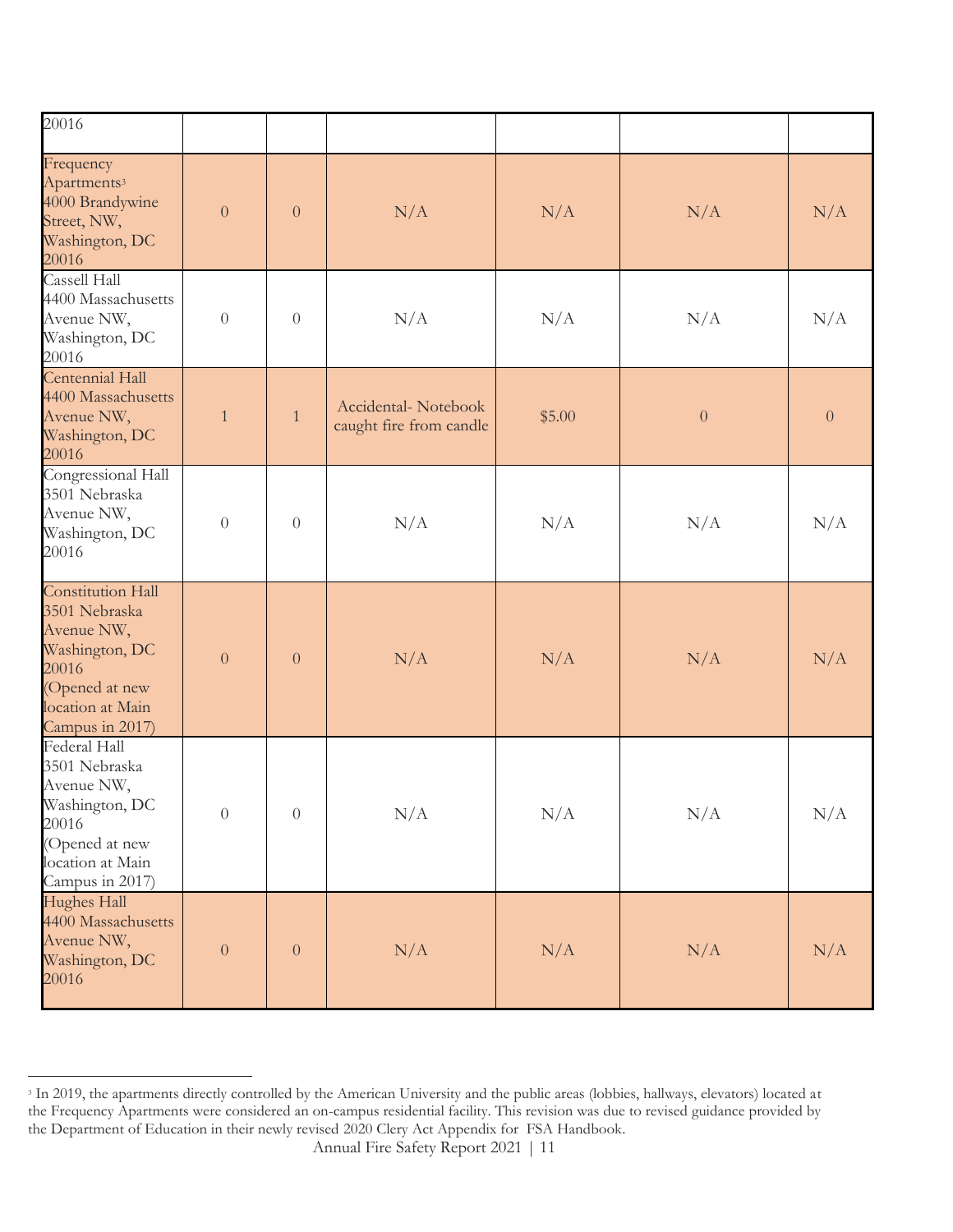| Leonard Hall<br>4400 Massachusetts<br>Avenue NW,<br>Washington, DC<br>20016  | $\boldsymbol{0}$ | $\overline{0}$ | N/A | N/A | N/A | N/A |
|------------------------------------------------------------------------------|------------------|----------------|-----|-----|-----|-----|
| Letts Hall<br>4400 Massachusetts<br>Avenue NW,<br>Washington, DC<br>20016    | $\overline{0}$   | $\overline{0}$ | N/A | N/A | N/A | N/A |
| McDowell Hall<br>4400 Massachusetts<br>Avenue NW,<br>Washington, DC<br>20016 | $\theta$         | $\overline{0}$ | N/A | N/A | N/A | N/A |
| Nebraska Hall<br>4400 Massachusetts<br>Avenue NW,<br>Washington, DC<br>20016 | $\overline{0}$   | $\overline{0}$ | N/A | N/A | N/A | N/A |
| Roper Hall<br>4400 Massachusetts<br>Avenue NW,<br>Washington, DC<br>20016    | $\theta$         | $\overline{0}$ | N/A | N/A | N/A | N/A |

# **American University Residence Hall Fire Statistics for Reporting Year 2018**

| Residential Facility                                                                                | <b>Total Fires</b><br>in Building Number | Fire         | Cause of Fire                              | Value of<br><b>Property Damage</b><br>caused by Fire | Number of Injuries<br>That Required<br>Treatment at a<br><b>Medical Facility</b> | Number of<br>Deaths Related<br>to a Fire |
|-----------------------------------------------------------------------------------------------------|------------------------------------------|--------------|--------------------------------------------|------------------------------------------------------|----------------------------------------------------------------------------------|------------------------------------------|
| Anderson Hall<br>4400 Massachusetts<br>Avenue NW,<br>Washington, DC<br>20016                        | $\Omega$                                 | $\Omega$     | N/A                                        | N/A                                                  | N/A                                                                              | N/A                                      |
| Berkshire<br>Apartments <sup>4</sup><br>4201 Massachusetts<br>Avenue NW,<br>Washington, DC<br>20016 |                                          | $\mathbf{1}$ | Undetermined – Eighth<br>Floor Trash Chute | $$0-99$                                              | $\theta$                                                                         | $\Omega$                                 |

<sup>4</sup> In 2018, the apartments directly controlled by the American University and the public areas (lobbies, hallways, elevators) located at the Berkshire Apartments were considered an on-campus residential facility. This revision was due to revised guidance provided by the Department of Education in their newly revised 2020 Clery Act Appendix for FSA Handbook.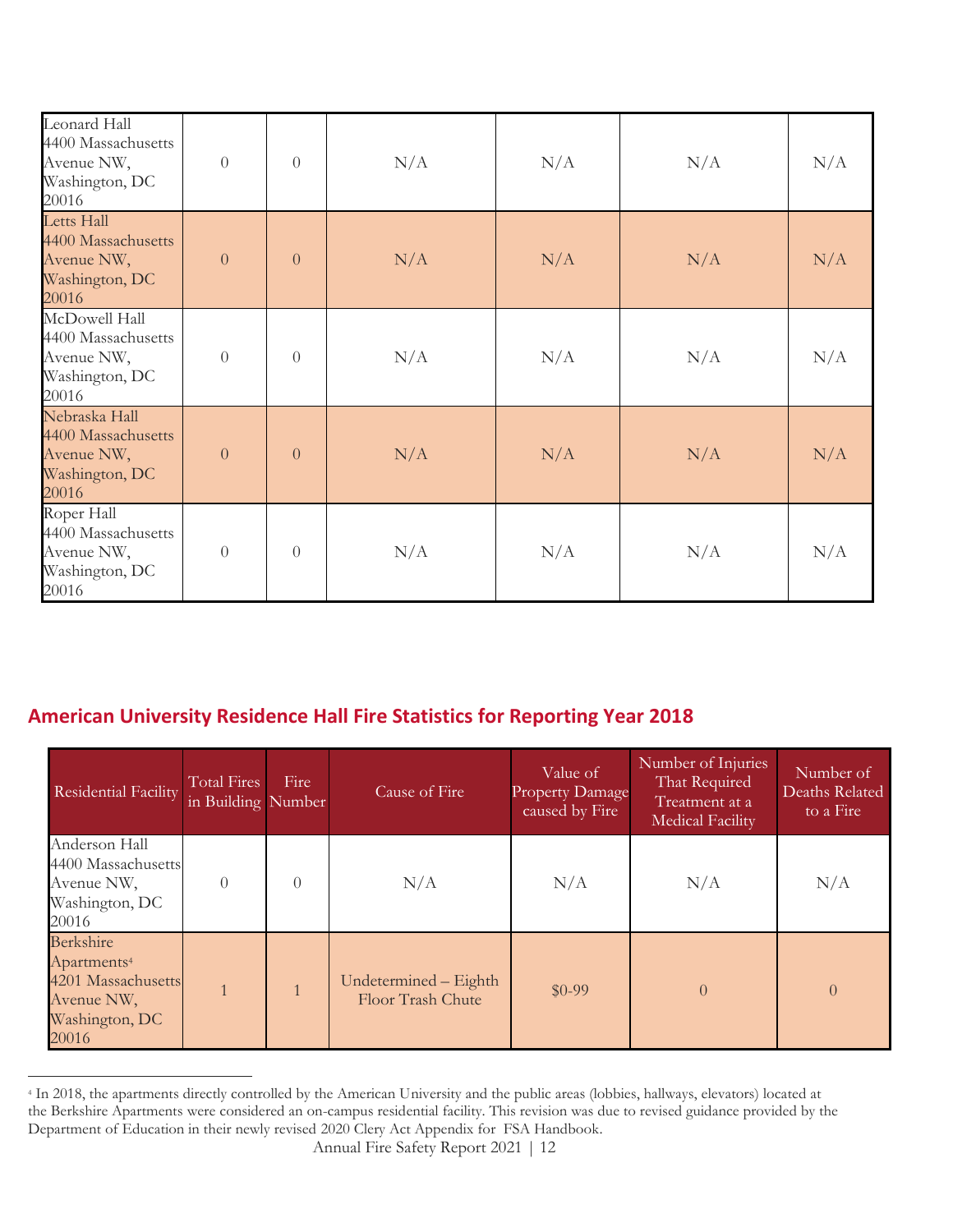| Cassell Hall<br>4400 Massachusetts<br>Avenue NW,<br>Washington, DC<br>20016                                                     | $\boldsymbol{0}$ | $\sqrt{a}$       | N/A                                                          | N/A              | N/A              | N/A              |
|---------------------------------------------------------------------------------------------------------------------------------|------------------|------------------|--------------------------------------------------------------|------------------|------------------|------------------|
| Centennial Hall<br>4400 Massachusetts<br>Avenue NW,<br>Washington, DC<br>20016                                                  | $\mathbf{1}$     | $\mathbf{1}$     | Unintentional-Electrical-<br>Seventh Floor Elevator<br>Shaft | $\boldsymbol{0}$ | $\boldsymbol{0}$ | $\boldsymbol{0}$ |
| Clark Hall<br>4400 Massachusetts<br>Avenue NW,<br>Washington, DC<br>20016                                                       | $\boldsymbol{0}$ | $\sqrt{a}$       | N/A                                                          | N/A              | N/A              | N/A              |
| Congressional Hall<br>3501 Nebraska<br>Avenue NW,<br>Washington, DC<br>20016                                                    | $\overline{0}$   | $\overline{0}$   | N/A                                                          | N/A              | N/A              | N/A              |
| Constitution Hall<br>3501 Nebraska<br>Avenue NW,<br>Washington, DC<br>20016                                                     | $\boldsymbol{0}$ | $\boldsymbol{0}$ | N/A                                                          | N/A              | N/A              | N/A              |
| Federal Hall<br>3501 Nebraska<br>Avenue NW,<br>Washington, DC<br>20016<br>(Opened at new<br>location at Main<br>Campus in 2017) | $\overline{0}$   | $\overline{0}$   | N/A                                                          | N/A              | N/A              | N/A              |
| Hughes Hall<br>4400 Massachusetts<br>Avenue NW,<br>Washington, DC<br>20016                                                      | $\boldsymbol{0}$ | $\boldsymbol{0}$ | N/A                                                          | N/A              | N/A              | N/A              |
| <b>Leonard Hall</b><br>4400 Massachusetts<br>Avenue NW,<br>Washington, DC<br>20016                                              | $\boldsymbol{0}$ | $\boldsymbol{0}$ | N/A                                                          | N/A              | N/A              | N/A              |
| Letts Hall<br>4400 Massachusetts<br>Avenue NW,<br>Washington, DC<br>20016                                                       | $\boldsymbol{0}$ | $\boldsymbol{0}$ | N/A                                                          | N/A              | N/A              | N/A              |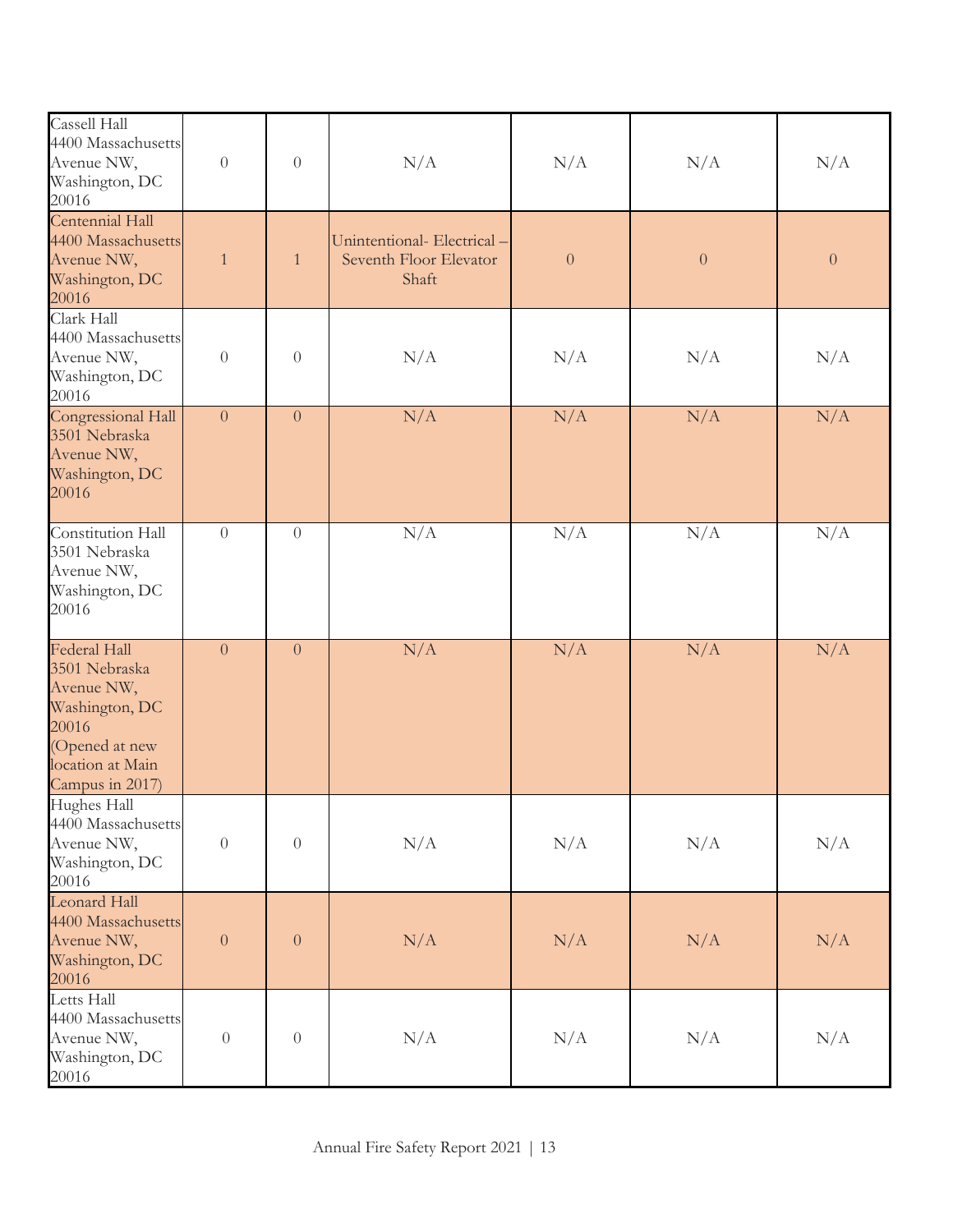| McDowell Hall<br>4400 Massachusetts<br>Avenue NW,<br>Washington, DC<br>20016 | $\overline{0}$ | $\overline{0}$ | N/A | N/A              | N/A            | N/A            |
|------------------------------------------------------------------------------|----------------|----------------|-----|------------------|----------------|----------------|
| Nebraska Hall<br>4400 Massachusetts<br>Avenue NW,<br>Washington, DC<br>20016 | $\Omega$       | $\theta$       | N/A | $\boldsymbol{0}$ | $\theta$       | $\theta$       |
| Roper Hall<br>4400 Massachusetts<br>Avenue NW,<br>Washington, DC<br>20016    | $\Omega$       | $\overline{0}$ | N/A | $\theta$         | $\overline{0}$ | $\overline{0}$ |

## <span id="page-13-0"></span>**FUTURE IMPROVEMENTS IN FIRE SAFETY**

In 2020, American University's Police Department, Office of Risk, Safety and Transportation Programs, and Housing and Residence Life will review fire safety procedures, training, and policies. Changes to current practice are instituted as deemed necessary to improve the safety of American University's students and employees.

American University strives to provide a safe and fulfilling residence life program on our campuses. The Office of Risk, Safety, and Transportation Programs is committed to promoting fire safety in all American University buildings.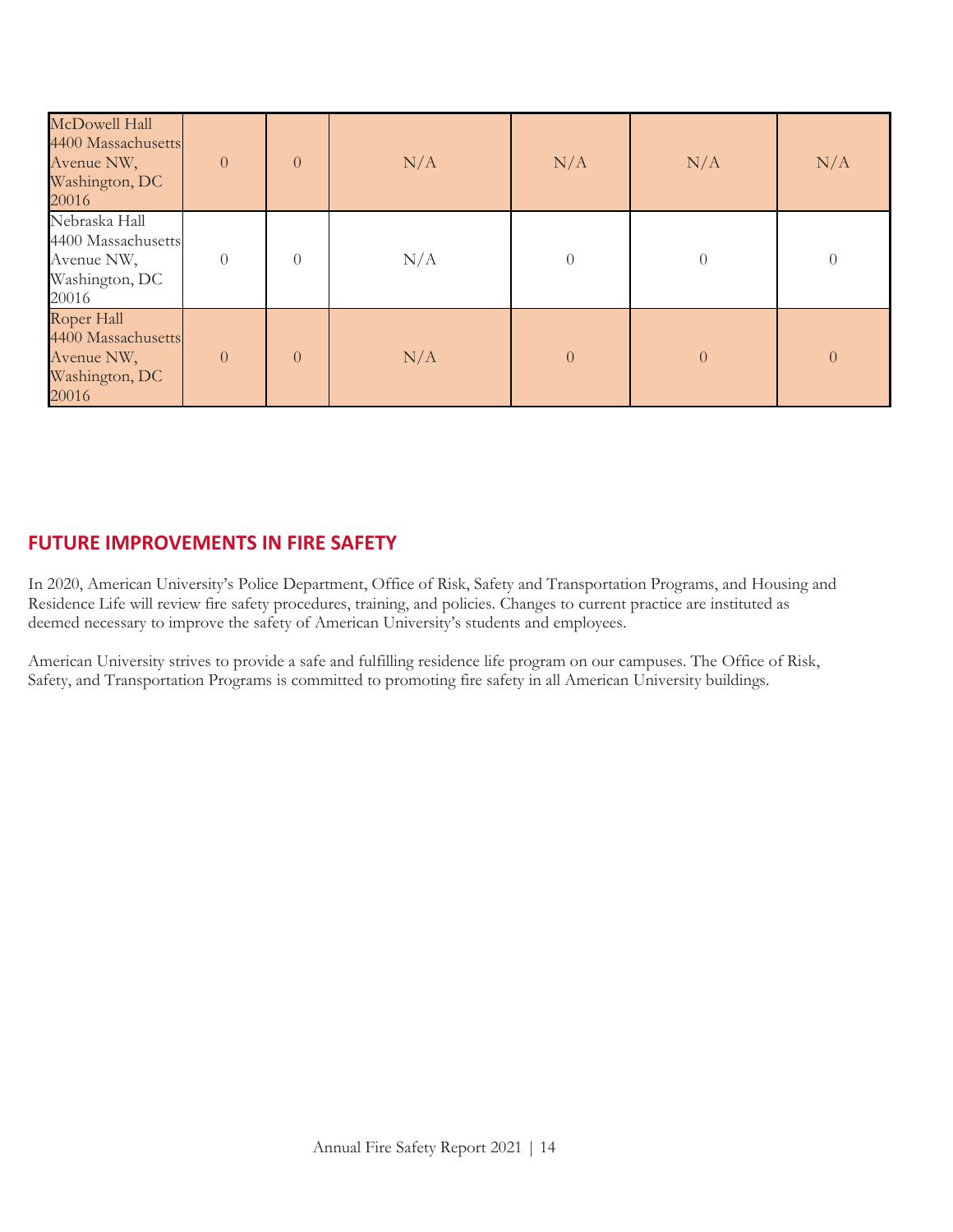# <span id="page-14-0"></span>**DEFINITIONS**

| Fire                        | Any instance of open flame or other burning in a place not intended to contain the burning<br>or in an uncontrolled manner.                                                                                                                                                                                                                                                                                                                                                                                                               |
|-----------------------------|-------------------------------------------------------------------------------------------------------------------------------------------------------------------------------------------------------------------------------------------------------------------------------------------------------------------------------------------------------------------------------------------------------------------------------------------------------------------------------------------------------------------------------------------|
| Fire Drill                  | A supervised practice of mandatory evacuation of a building for a fire.                                                                                                                                                                                                                                                                                                                                                                                                                                                                   |
| Fire-Related Injury         | Any instance in which a person is injured as a result of a fire, including an injury sustained<br>from a natural or accidental cause, while involved in fire control, attempting rescue, or<br>escaping from the dangers of a fire. The term "person" may include students, employees,<br>visitors, firefighters or any other individuals.                                                                                                                                                                                                |
| Fire-Related Death          | Any instance in which a person (i) is killed as a result of a fire, including death resulting<br>from a natural or accidental cause while involved in fire control, attempting rescue, or<br>escaping from the dangers of a fire; or (ii) dies within one year of injuries sustained as a<br>result of the fire.                                                                                                                                                                                                                          |
| Fire-Safety System          | Any mechanism or system related to the detection of a fire, the warning resulting from a<br>fire, or the control of a fire. This may include:<br>Sprinkler systems or other fire-extinguishing systems<br>$\bullet$<br>Fire-detection devices<br>$\bullet$<br>Stand-alone smoke alarms<br>$\bullet$<br>Devices that alert one to the presence of a fire, such as horns, bells, or strobe lights<br>$\bullet$<br>Smoke control and reduction mechanisms<br>$\bullet$<br>Fire doors and walls that reduce the spread of a fire<br>$\bullet$ |
| Title IV Institution        | A postsecondary educational institution that has entered into a formal agreement with the<br>Secretary of Education, allowing the institution to participate in Title IV federal student aid<br>programs.                                                                                                                                                                                                                                                                                                                                 |
| Value of Property<br>Damage | The estimated value of the loss of the structure and contents, in terms of the cost of<br>replacement in like kind and quantity. This estimate should include:<br>Contents damaged by fire<br>$\bullet$<br>Related damages caused by smoke, water, and overhaul, not including indirect loss<br>such as business interruption.                                                                                                                                                                                                            |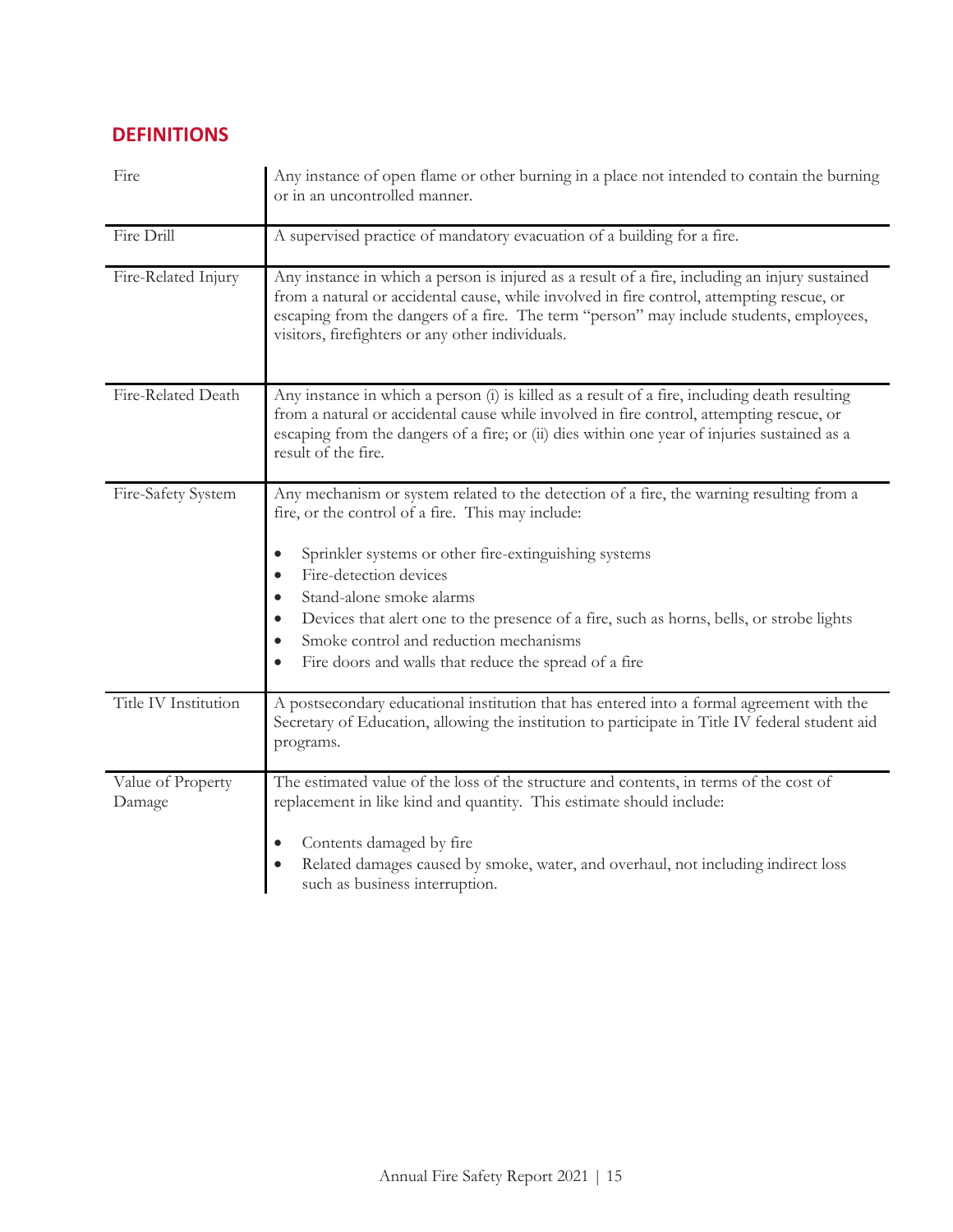## <span id="page-15-0"></span>**AMERICAN UNIVERSITY RESIDENCE HALL ADDRESSES**

- 1) Main Campus 4400 Massachusetts Avenue NW, Washington D.C. 20016
	- Anderson Hall
	- Cassell Hall
	- Centennial Hall
	- $\bullet$  Duber<sup>5</sup>
	- Constitution<sup>6</sup>
	- Federal<sup>7</sup>
	- Hughes Hall
	- Leonard Hall
	- Letts Hall
	- McDowell Hall
	- Nebraska Hall
	- Roper Hall
- 2) AU controlled apartments located at the Frequency Apartments 4000 Brandywine Street, NW, Washington, D.C. 20016 (For the purposes of Compliance with the Jeanne Clery Act, this is counted as an on-campus residence hall located at 4400 Massachusetts Avenue NW, Washington, D.C. 20016).
- 3) As of 2019, American University no longer controls apartments at the Berkshire Apartments, but instead now controls apartments at the Frequency Apartments located at 4000 Brandywine Street NW Washington, D.C. 20016. These apartments will count as on campus residential housing for 2019 statistics for the upcoming Annual Fire Safety and Annual Security Report.

American University is an equal opportunity, affirmative action institution that operates in compliance with applicable laws and regulations. The university prohibits discrimination and discriminatory harassment (including sexual harassment and sexual violence) against any AU community member on the basis of race, color, national origin, religion, sex (including pregnancy), age, sexual orientation, disability, marital status, personal appearance, gender identity and expression, family responsibilities, political affiliation, source of income, veteran status, an individual's genetic information, or any other bases under federal or local laws (collectively "Protected Bases").

For information, contact the Dean of Students [\(dos@american.edu\)](mailto:dos@american.edu), Assistant Vice President of Human Resources [\(employeerelations@american.edu\)](mailto:employeerelations@american.edu), or the Dean of Academic Affairs [\(academicaffairs@american.edu\)](mailto:academicaffairs@american.edu); write American University (4400 Massachusetts Avenue, N.W., Washington, D.C. 20016; or call (202) 885-1000.

For information regarding the accreditation and licensing of American University, please visit www.american.edu/academics.

<sup>&</sup>lt;sup>5</sup> This building was previously named Congressional Hall. The name was changed in 2020 and has a physical address of 3501 Nebraska Avenue, NW.

<sup>6</sup> This building takes its name from the previous residence hall located at the former Tenley Campus, which now serves as the Washington College of Law. The building opened for occupancy in 2017 and has a physical address of 3501 Nebraska Avenue, NW.

<sup>7</sup> This building takes its name from the previous residence hall located at the former Tenley Campus, which now serves as the Washington College of Law. The building opened for occupancy in 2017 and has a physical address of 3501 Nebraska Avenue, NW.